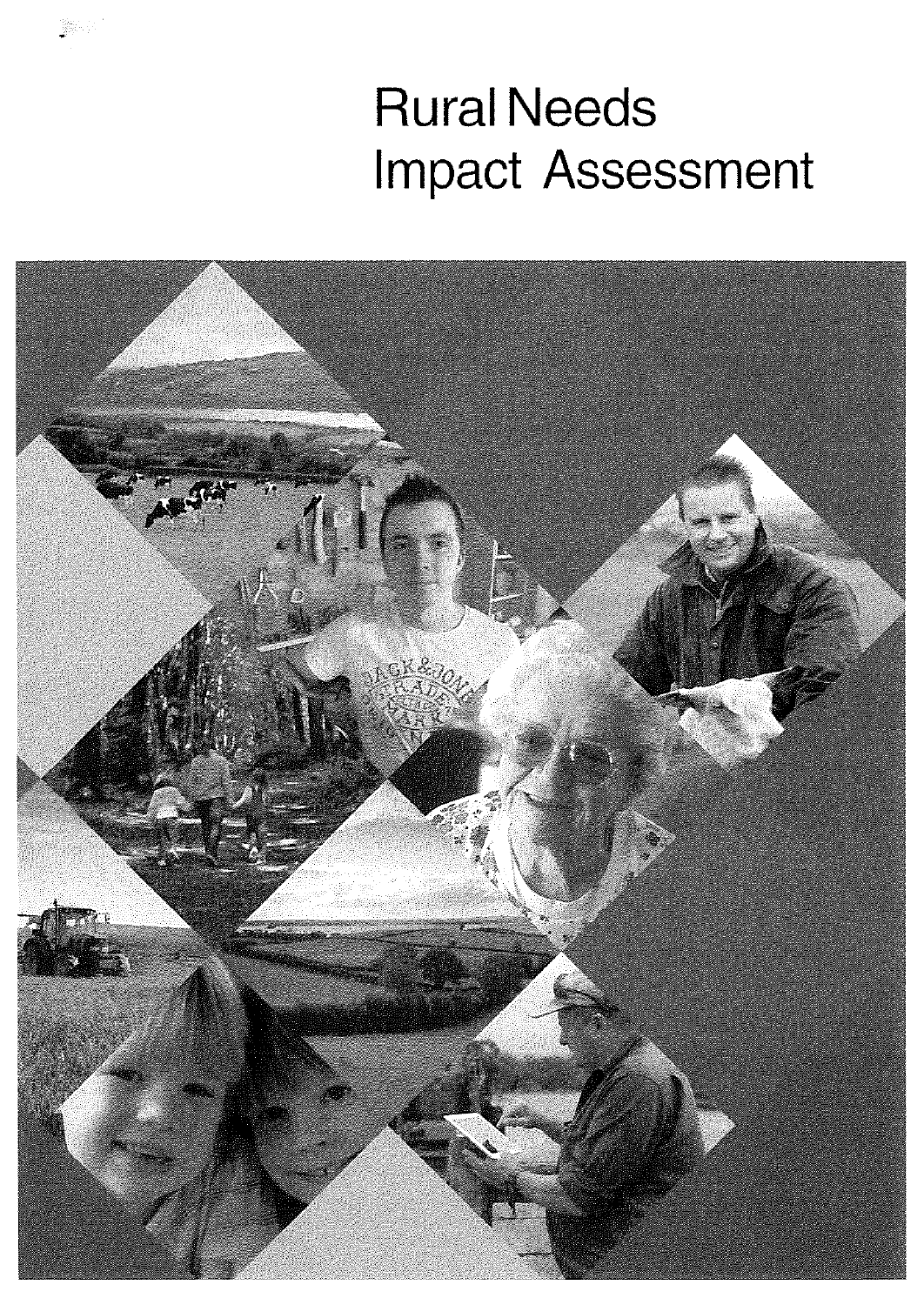## Title of Strategy, Policy, Plan or Public Service:

Name of Organisation:

invest Ni

Title ofStrategy, Policy, Plan or PublicService:

Propel Pre Accelerator

#### Step 1: Definethelssue

Key questions to consider

• What are the objectives of the strategy, policy plan or service?

• What impact do you intend it to have in rural areas?

• How is 'rural' defined for the purposes of this policy/strategy/service/plan?

• What would constitute a fair rural outcome in this case?

The Propel Pre-Accelerator is a programme for entrepreneurs who are developing an innovative new technology or product or who are building a business using existing technology to disrupt traditional industries. The business must have rapid scaling potential, can achieve significant export growth and secure external investment.

The Propel Pre-Accelerator is open to all businesses who are resident in Northern Ireland including those based in rural areas. Propel has had a positive impact on rural areas through developing the capability of participant companies to enable it to grow and compete globally, thus benefiting the local economy.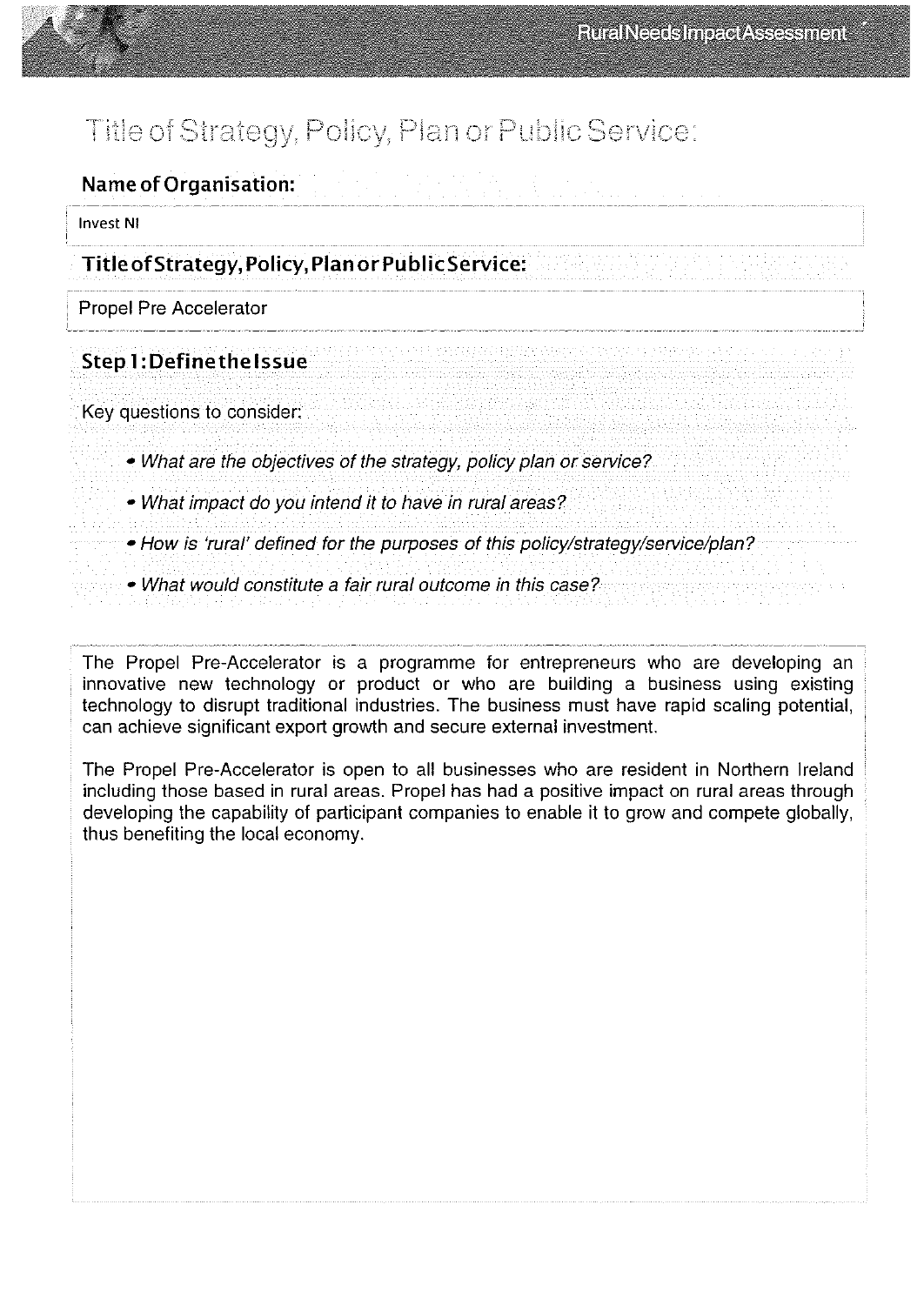

Key questions to consider:

- What is the current situation in rural areas?
- What evidence (statistics, data, research, stakeholder advice) do you have about the position in rural areas?
- If the relevant evidence is not available, can this be sourced?
- Do you have access to the views of rural stakeholders about the likely impact of the policy?
- Are there existing design features or mitigations already in place to take account of
- rural needs?

Propel as a programme is available to all Northern Ireland residents who match the entry criteria. The Programme seeks to recruit 20 teams per annum on a competitive basis. Many teams are recruited from rural areas outside Belfast. However, we will keep this programme of support under review and where any indication of disadvantage emerges we will adapt its delivery accordingly.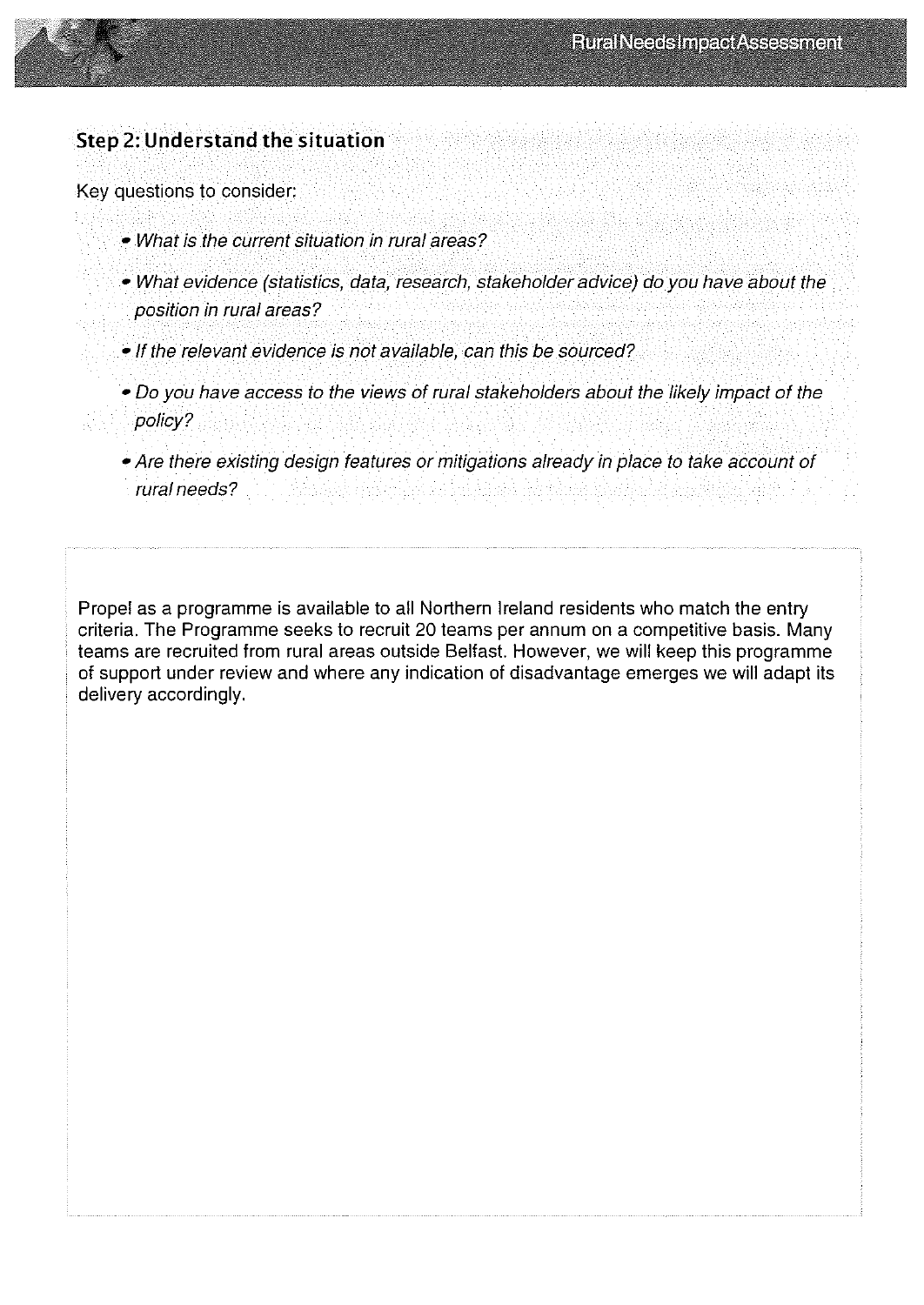

#### Step 3: Develop and appraise options

Key questions to consider

- Are there barriers to delivery in rural areas?
- If so, how can these be overcome or mitigated?
- Will it cost more to deliver in rural areas2
- 
- What steps can be taken to achieve fair rural outcomes?

The programme is open to Invest NI customers who are able to demonstrate that they meet the following criteria:

- The applicant business must be resident in Northern Ireland
- The applicant must establish their business in Northern Ireland

Workshops/mentoring sessions are mainly held at the Programmes headquarters, the Ormeau Baths hub. Here, participants' can avail of a startup ecosystem surrounded by other likeminded entrepreneurs.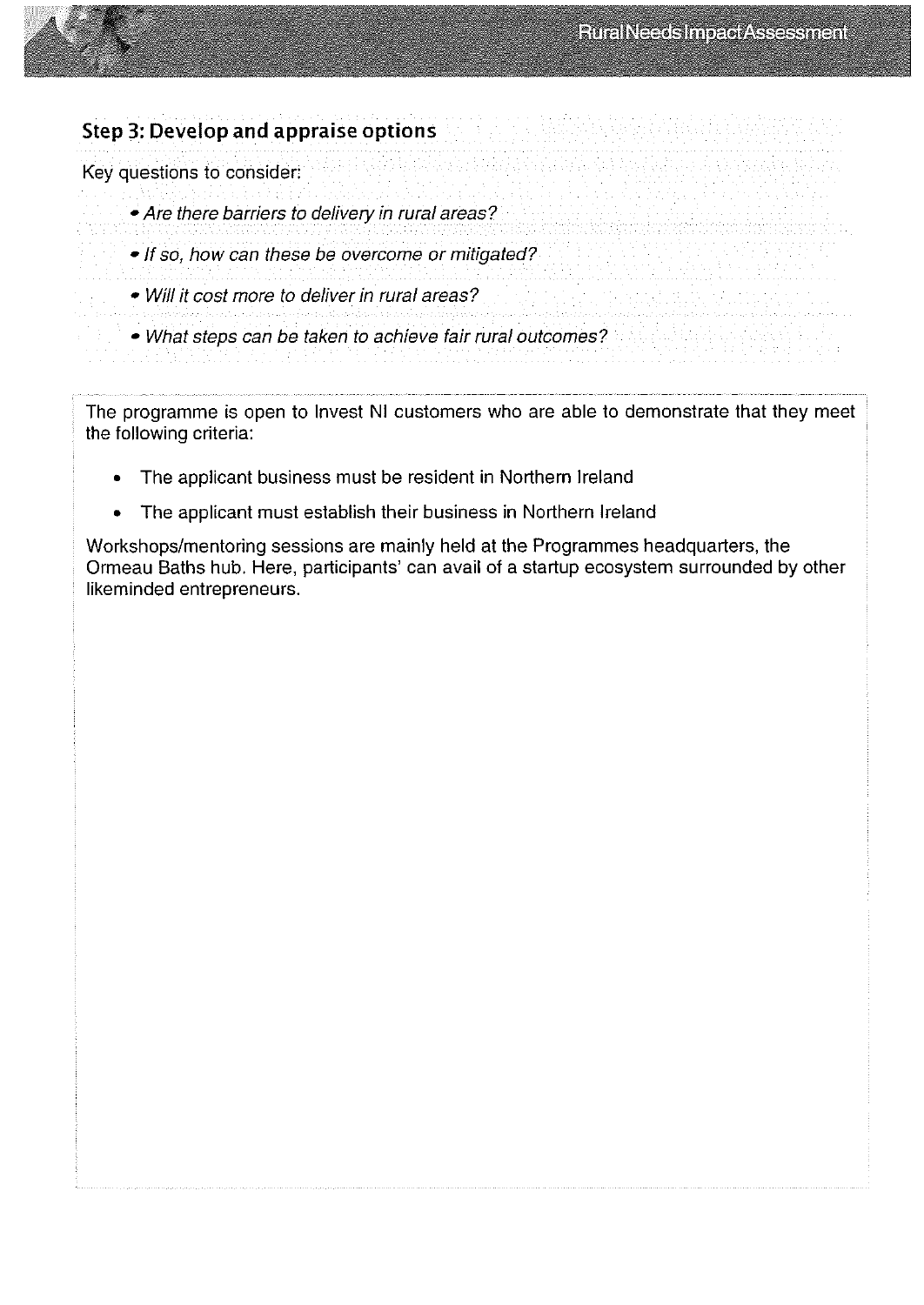

### Step 4: Prepare for Delivery

Key questions to consider

- Do the necessary delivery mechanisms exist in rural areas?
- Have you considered alternative delivery mechanisms?
- What action has been taken to ensure fair rural outcomes?
- Is there flexibility for local delivery bodies to find local solutions?
- Are different solutions required in different areas?

As stated, the Propel Programme is based out of the Ormeau Baths facility in Belfast due to the entrepreneurial ecosystem that already exists and continues to grow. At present all workshops and mentoring sessions are held in Ormeau baths where participants can avail of up to 12 months free co-working space. The current programme commencing January 2019 has been amended to respond to participant needs in that it will concentrate activity on sprints. This will minimize time at the Baths and maximize time in the field or working from a home/rural base. To fully benefit from networking and experience gained from other participants' on the programme, it is more beneficial to work from the Ormeau Baths.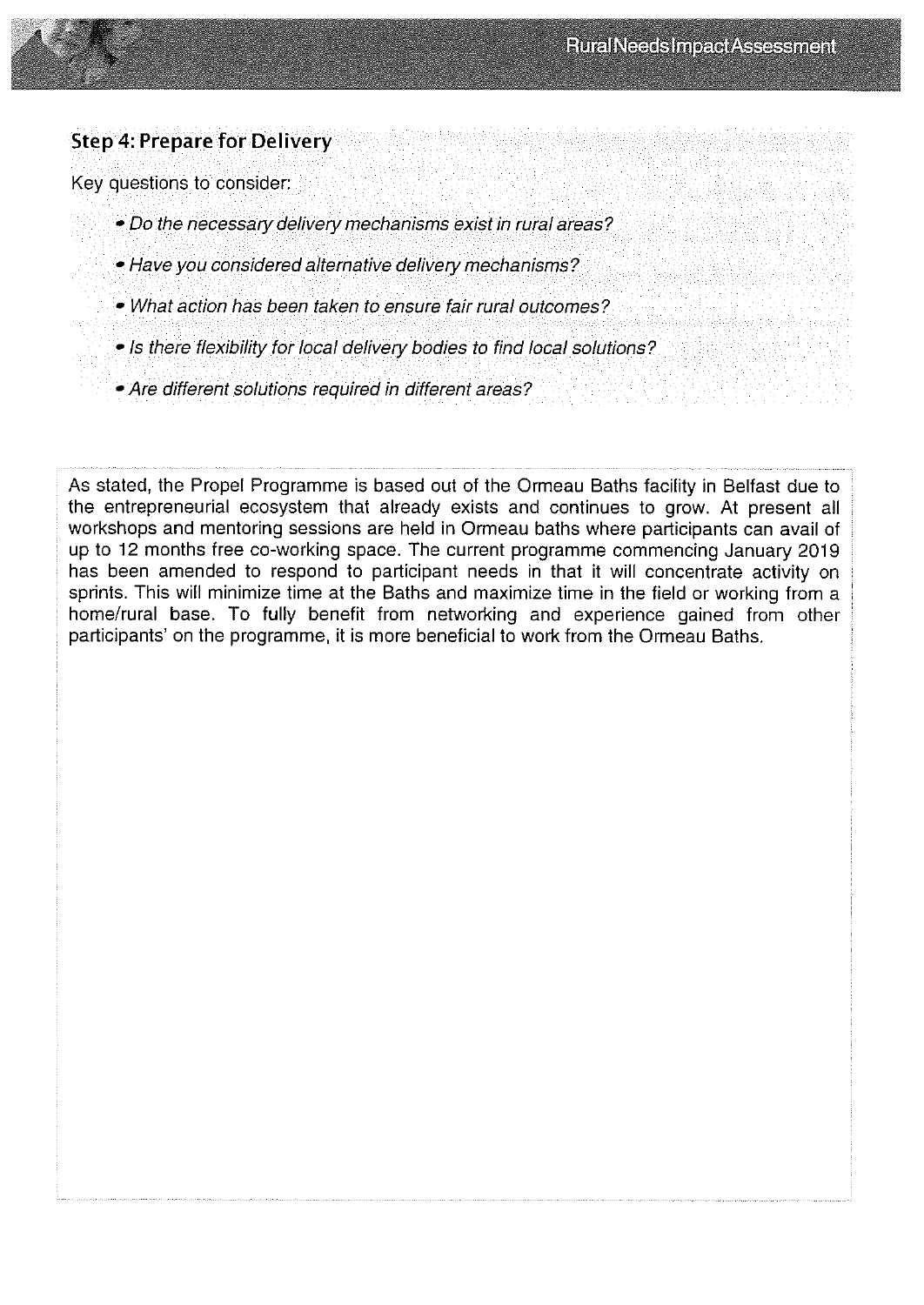#### Step 5:lmplementation & Monitoring

Key questions to consider:

- Have you set any rural specihc indicators or targets to monitor?
- How will the outcomes be measured in rural areas?
- —Are there any statistics or data that you will collect to monitor rural needs
- and impacts?

There are no set rural specific indicators as the programme targets participants from Northern Ireland as a whole on a competitive entry basis. Propel has always attracted a good cadre of strong teams from rural areas. The programmes effectiveness is tested via independent interim and final evaluations.